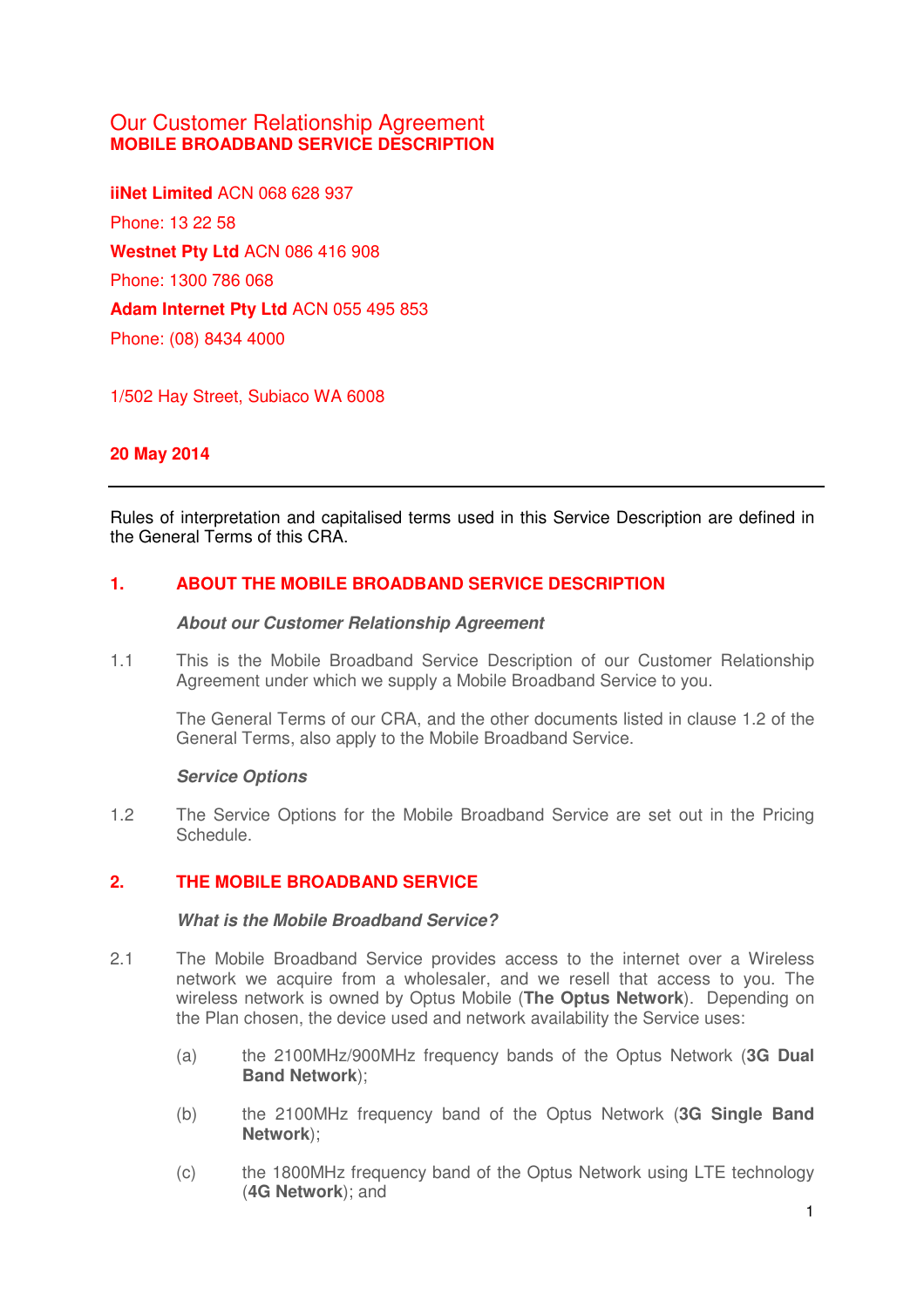(d) the Optus GSM/GPRS network.

Coverage for the Mobile Broadband Service is not available in all areas. 4G Network coverage is only available in limited areas of Perth, Sydney, Melbourne, Brisbane and Gold Coast. The 4G Network can only be used with a compatible device and on a 4G Plan. The 4G Network may also be unavailable for other reasons including during periods of network congestion. Where a 4G compatible device is used but there is no 4G Network coverage in the area or the 4G network is otherwise unavailable, the service will utilise the 3G Dual Band Network if available.

#### **Contract Term**

2.2 The Service is a month to month service. After the end of each month, we will continue to provide the Service until it is cancelled in accordance with the CRA.

#### **Service Requirements**

- 2.3 To receive the Service you must
	- (a) meet any applicable System Requirements; and
	- (b) have the equipment referred to in clause [3.](#page-2-0)
- 2.4 The Service is only available in the areas described in clause [4.](#page-2-0)
- 2.5 You acknowledge that:
	- (a) you may not be able to receive the Service at your location;
	- (b) we do not provide technical support for Services under the following conditions:
		- (A) running a network connected to the Service;
		- (B) running a network or providing network service to others for the Service;
		- (C) running connectivity software other than that provided by us with equipment we supply to you for use with the Service; or
		- (D) Macintosh operating systems below v10.0.
	- (c) Unless expressly stated otherwise on our Website a modem device that we supply to you in connection with the Service only supports a single computer connected to that modem device.
	- (d) Unless expressly stated otherwise by us, we do not guarantee that any modem device that we provide to you in connection with the Service will be compatible with any particular machines or network of machines.
	- (e) We do not guarantee that your connection to the internet will achieve any specific speed at any given time. Actual speeds will vary due to factors such as distance from the network point of presence, the capacity and load of that point of presence, your hardware and software, the number of individual end users using the Service at the same time and the source of the content you are accessing.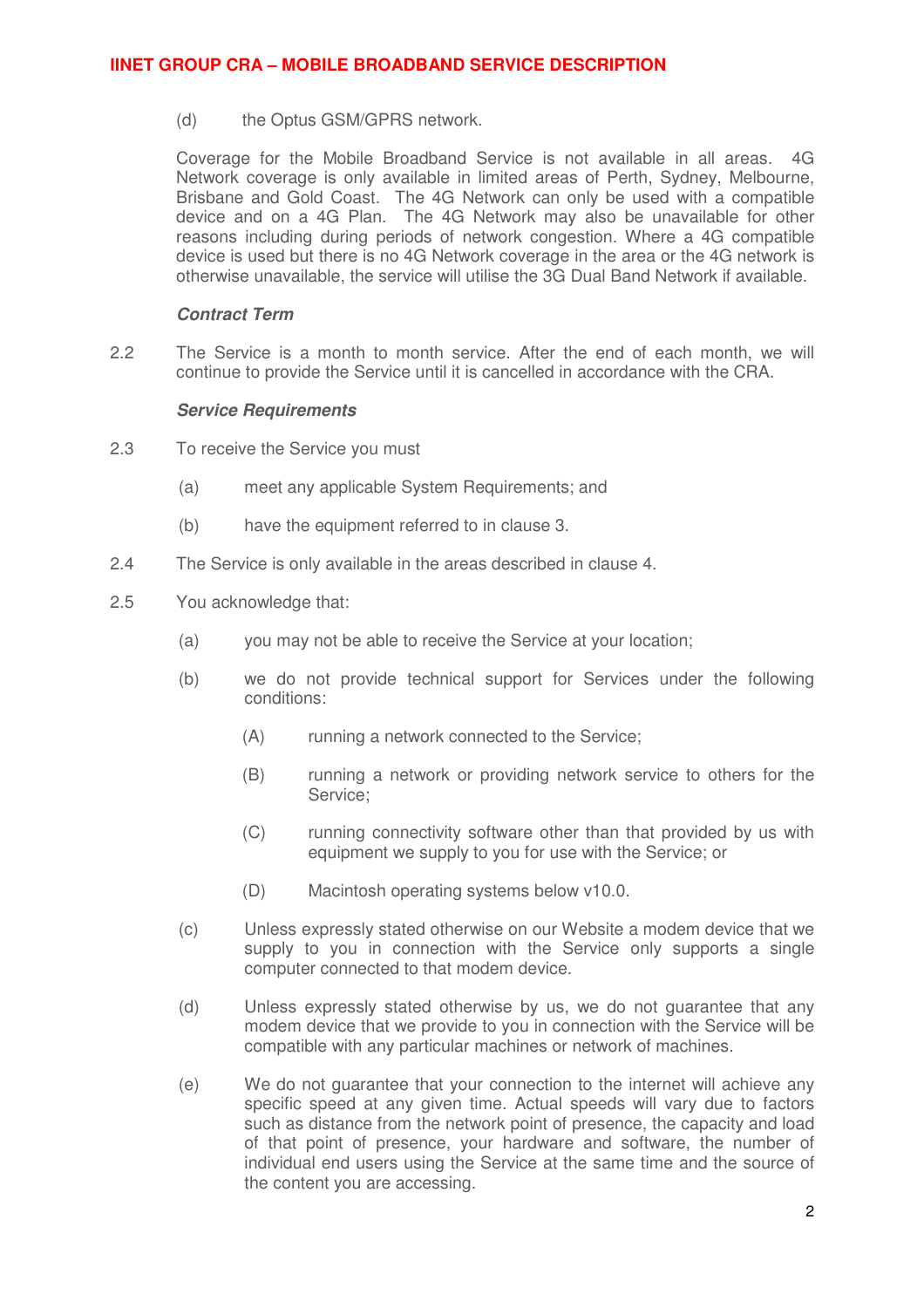<span id="page-2-0"></span>(f) We will use due care and skill in providing the Service in accordance with the Consumer Guarantees. Subject to the Consumer Guarantees, we cannot promise that the Service will be continuous, fault-free or accessible at all times, given the nature of telecommunications systems (including the Service's reliance on systems and services not owned or controlled by us). This does not limit your rights in relation to Interruptions to the Service set out in clauses 14.4 to 14.8 of the General Terms.

### **3. EQUIPMENT**

#### **The Equipment**

- 3.1 To connect to the Mobile Broadband service you will need a PC, laptop or other device which can connect to the Internet by means of a wireless connection with Windows XP or higher or a Mac with OSX or higher installed. Depending on which hardware option you chose we will provide you with:
	- (a) a SIM card for use with your own modem device that is approved by us for use with the Mobile Broadband Service;
	- (b) a mobile broadband Modem device with SIM card; or
	- (c) a mobile broadband tablet device with SIM card.

### **4. COVERAGE**

#### **Service availability**

4.1 The Service is only available within the Optus Network coverage area and is subject to network availability.

### **Coverage Area**

4.2 It is your responsibility to establish whether the location at which you wish to use the Service is within the Optus Network coverage area. To assist you we provide coverage maps which are available on our Website.

### **Grace Return Process**

- 4.3 If:
	- (a) your principal place of usage of the Mobile Broadband Service is within the Optus 3G Dual Band, 3G Single Band Network or 4G Network coverage area; and
	- (b) within 10 days from the date of the service activation, you report to us any coverage related issues relating to the use of the service at your principal place of usage,

then, subject to clauses 4.4, 4.5 and 4.6, we may allow you to cancel the Mobile Broadband Service witho[ut i](#page-3-0)n[curr](#page-3-0)ing [a Br](#page-3-0)eak Fee and we will refund to you any upfront fees that you have paid to us in relation to the Mobile Broadband Service (for the avoidance of doubt, this does not include any fees relating to any other services that may be bundled with your Mobile Broadband Service).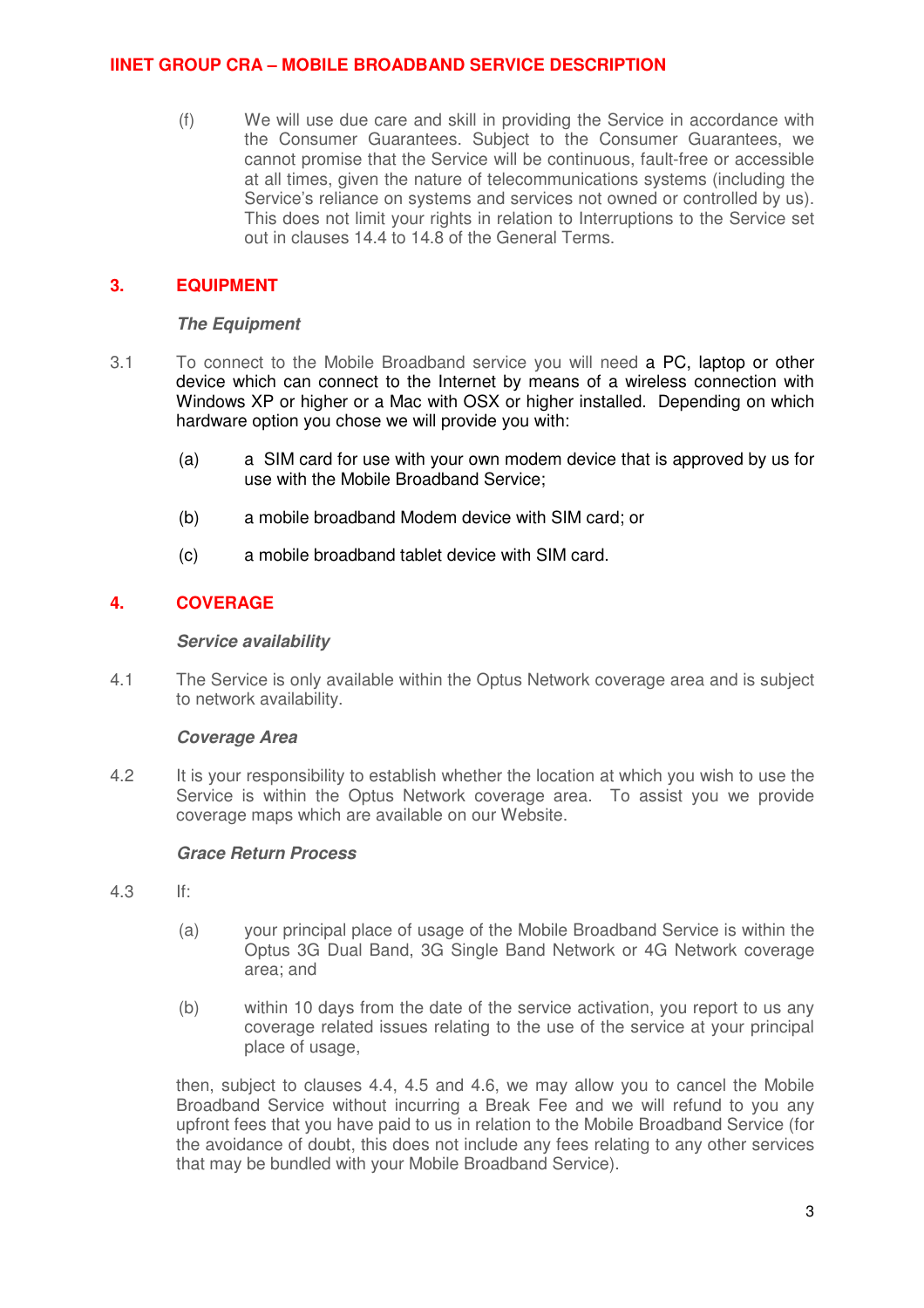#### **Mobile Broadband Service in combination with a modem device supplied by us**

- <span id="page-3-0"></span>4.4 If we agree to exercise the grace exit process and we have supplied a modem device to you in connection with the Mobile Broadband Service, we will send you a return freight bag and you must return to us, in its original condition, any modem device supplied to you by us in connection with the Mobile Broadband Service (Service Equipment) within 21 days from the date you receive the return freight bag and you must pay;
	- (a) any excess usage costs incurred; and
	- (b) a Postage and Handling fee in accordance with the Pricing Schedule.
- 4.5 If we agree to exercise the grace exit process and you fail to return the modem device to us within 21 days from the date you receive the return freight bag from us, you will be charged the relevant Break Fee plus any excess usage fees.

### **Mobile Broadband Service in combination with a tablet device supplied by us**

- 4.6 If we agree to exercise the grace exit process, and we have supplied a tablet to you in connection with the Mobile Broadband Service, we will release you from your Mobile Broadband contract without charging you a Break Fee but you will not be entitled to return the tablet to us under the grace exit process (because you could still use the tablet in connection with a fixed broadband service supplied by us or another supplier) and you must pay:
	- (a) the full price of the tablet (if you are purchasing the tablet on a repayment plan, the repayment plan will be cancelled and you will be required to pay the sum of the amount of the remaining instalments under the repayment plan); and
	- (b) any excess usage costs incurred.

## **5. FAULTS**

### **Fault Reporting**

5.1 If you become aware of any fault with the Service immediately report the fault to us by telephoning or emailing a Customer Service Representative.

## **6. QUOTA & SHAPING**

#### **No Freezone, WAIX, or PIPE**

6.1 The Mobile Broadband Service does not have unmetered access to our Freezone. All traffic is counted towards your monthly quota allowance, including WAIX traffic and PIPE traffic.

### **Excess usage (no shaping)**

6.2 All traffic, both downloads and uploads are counted towards your quota allowance. Any unused part of your quota allowance expires at the end of the month and is not carried over to the next month. When your usage exceeds your allowance you will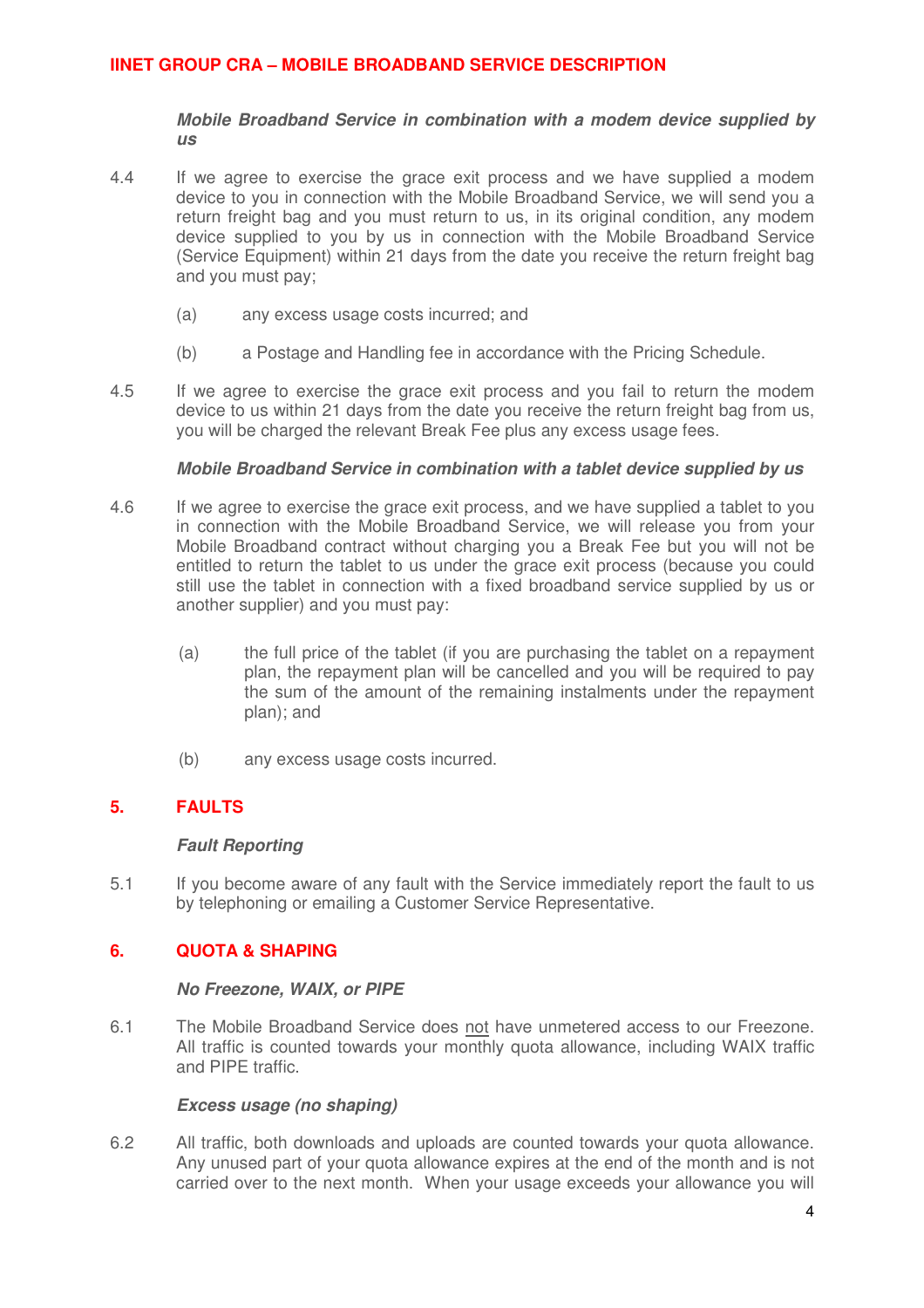<span id="page-4-0"></span>be charged at the rate specified in the Pricing Schedule. You will be sent a notification by email when you approach your usage quota allowance.

#### **Usage Monitoring via Toolbox**

6.3 It is your responsibility to monitor your usage and any unused allowance at the end of period will not be carried over for use in the subsequent month. Real time data monitoring is available for 3G Plans via Toolbox. Real time data monitoring is not currently available for 4G Plans via Toolbox. We are reliant on Optus to provide us with usage information regarding 4G Plans, and there will usually be a delay of up to 48 hours (or in some instances longer) in the usage information on Toolbox for 4G Plans.

#### **Other Usage Monitoring**

6.4 The modem devices and tablet devices that we supply to you may include real time data usage monitoring functionality (**Device Usage Monitoring**). Instructions on how to use Device Usage Monitoring are provided in the user manual for the devices. You should use Device Usage Monitoring as a guide only as it may not use the same methods for calculating usage as we do. For example, the Device Usage Monitoring may not monitor both upload and download traffic usage whereas both upload and download traffic counts towards your quota allowance and any excess usage charges.

### **7. CANCELLATION, SUSPENSION AND VARIATIONS**

#### **Cancellation or suspension by us**

- 7.1 We may cancel, suspend or restrict the supply of the Service to you in accordance with the General Terms of our CRA
- 7.2 Our rights to suspend or cancel the Service under this clause 7.2, or any other clause of this Service Description, are in addition to our rights to suspend or cancel the Service under the General Terms of our CRA.

### **Cancellation or suspension by you**

- 7.3 You may cancel the Service at any time by contacting us and verifying your identity but you may be required to pay a Break Fee in accordance with clause 7.4.
- 7.4 If you cancel the Service after it has been provisioned but before the end of the Contract Term, the Break Fees set out in the Pricing Schedule will apply. Subject to our Billing Policy, you authorise us to debit these payments to your credit card or bank account within a reasonable time after receipt of a cancellation notice from you. We will credit any fees paid in advance by you against fees payable by you for another service supplied by us or another iiNet Entity to you.
- 7.5 Mobile Broadband services cannot be suspended by you as there is an on-going cost incurred for maintaining the connection with the supplier that we will incur.

#### **Variations**

7.6 If you have a 3G Plan, you may vary the Plan to another 3G Plan. If you have a 4G Plan, you may vary the Plan to another 4G Plan. Note that charges for varying your plan may apply as specified in the Pricing Schedule. You may vary your Plan by: